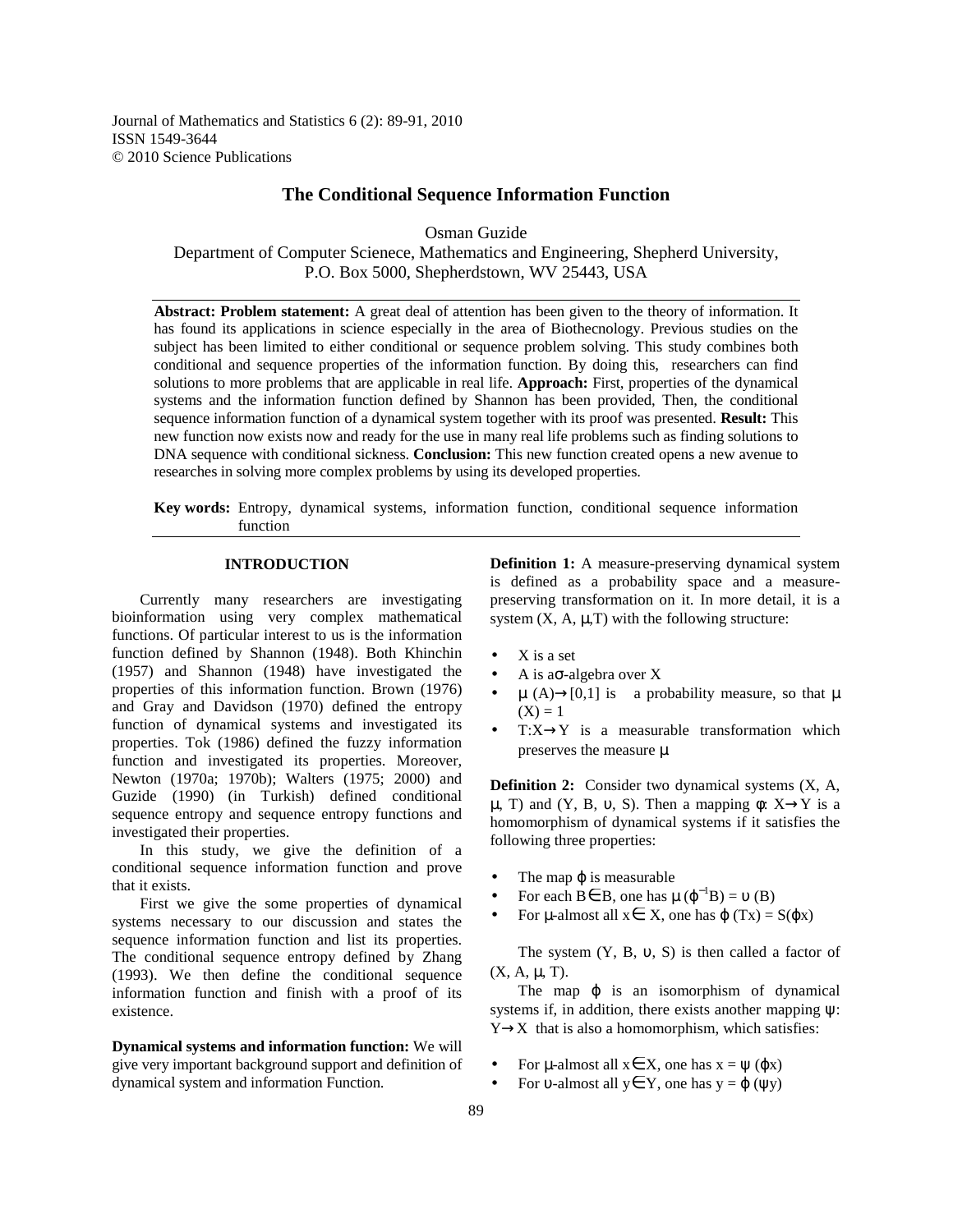### **Definition 3:**

- Consider a dynamical system  $(X, A, \mu, T)$  and P is a σ-measure on X. I(P) = -logµ(A) is called information of P where A∈P
- I(P,x) =  $\sum_{A \in P} \chi_A \log \mu(A)$  is called information function where  $\forall x \in X$

**Example 1:** Consider dynamical system (X, A, µ, T). Then If  $\psi: X \rightarrow X$ : is the identity, then  $I(\psi) = 0$ . This is because  $I(\psi, A) = \lim(1/n)\mu(A) = 0$ . Also  $T^p = \psi$  for some  $p \neq 0$  then  $I(T) = 0$ .

 Now we are ready to give conditional information function definition.

**Definition 4:** Consider a dynamical system (X, A,  $\mu$ ,T). P = {A<sub>1</sub>, A<sub>2</sub>,...,A<sub>n</sub>} and Q = {B<sub>1</sub>, B<sub>2</sub>,...,B<sub>n</sub>} be two X. Then  $\mu \in (X, A, \mu, T)$  and  $\forall j$  where  $\mu(B_i) \ge 0$  then function:

$$
I(P | Q) = I_{\mu}(P | Q) = -\sum_{j=1}^{m} \mu(B_{j}) \sum_{i=1}^{n} \frac{\mu(A_{i} \cap B_{j})}{\mu(B_{j})} \log \frac{\mu(A_{i} \cap B_{j})}{\mu(B_{j})}
$$
  
= 
$$
\sum_{j=1}^{m} (B_{j}) \sum_{i=1}^{n} \eta(\mu(A_{i} | B_{j}))
$$
  
= 
$$
-\sum_{i=1}^{n} \sum_{j=1}^{m} \mu(B_{j}) \mu(A_{i} \cap B_{j}) \log \mu(B_{j}) \mu(A_{i} | B_{j})
$$

 called conditional information function of P based on Q.

 Now we give supporting theorem, lemma and definition to main theorem.

**Lemma 1:** If  $(a_n)_{n\geq 1}$  and  $a_n \geq 0$  and  $a_{(a+m)} \leq a_n + a_m$  for  $\forall n,m$ , then  $\lim_{n\to\infty} \frac{1}{n} a_n$  exits and limit  $(a_n)_{n\geq 1}$  equals to inf  $\frac{1}{n}a_n$ .

**Theorem 1:** Consider a dynamical system  $(X, A, \mu, T)$ , T be an invariant transformation and P∈Z.  $lim_{n\rightarrow\infty}$  sup  $\frac{1}{n} I(V_{i=1}^n T^{t_i} P, x)$  exists where  $\Gamma = \{t_i\}_{i=1}^{\infty}$  and  $\forall x \in X$ , as proven in (Guzide, 1990).

Now we define the sequence information function.

**Definition 5:** Consider a dynamical system (X, A,  $\mu$ ,T)and P∈Z where  $\forall x \in X$ . I<sub>r</sub>(T,P,x) is called the sequence information function of P under T and exits based on Theorem 1.

**Conditional sequence information function:**  Consider  $\Gamma = \{t_n\}_{n=1}^{\infty}$  is sequence integer numbers where  $n\geq 0$  and  $t_1 = 0$ .

**Theorem 2:** Consider a dynamical system (X, A, µ, T),  $(Y, B, \nu, T')$  is a factor of  $(X, A, \mu, T)$ , B is a  $\sigma$ algebra invariant under T of A and  $\Gamma = {\{\mathsf{t}_{\mathsf{n}}\}}_{\mathsf{n}-1}^{\infty}$  be integer. Then P∈ Z and  $\lim_{n \to +\infty} \sup_{n=1}^{\infty} I(V_{i=1}^{n}T^{t_i}P | B)$  exits.

**Proof 1:** Consider  $a_n = I(V_{i=1}^n T^{t_i} P | B)$  and then need to show  $(a_n)_{n\geq 1}$ ,  $a_n \geq 0$ , and  $a_{n+m} \leq a_n + a_m$ . For P $\in \mathbb{Z}$  and from definition 4:

$$
I(V_{i=1}^{n}T^{t_{i}}P | B) = -\sum_{B \in B} \mu(B) \sum_{A \in V_{i=1}^{n}T^{t_{i}}P} \frac{\mu(A \cap B)}{\mu(B)} log \frac{\mu(A \cap B)}{\mu(B)}
$$

$$
= \sum_{B \in B} \mu(B) \sum_{A \in V_{i=1}^{n}T^{t_{i}}P} \eta(\mu(A | B))
$$

Obvious  $a_n \geq 0$ . Need to investigate σ-addition of  $(a_n)_{n\geq 1}$ . Let  $t_1 = 0$  and  $\{t_i\}_i$  be sequence integer number where  $n+1 \le i \le n+m$ . From proof of sequence and conditional information function and using same proof of sequence information function Lemma 1 in (Guzide, 1990). First investigation is:

$$
a_{n+m} = I(V_{i-1}^{n+m}T^{t_i}P|B)
$$
  
\n
$$
= \int I_y(V_{i-1}^{n+m}T^{t_i}P)d_{\gamma}
$$
  
\n
$$
= \int I_y(V_{i-1}^{n}T^{t_i}P V V_{i-n+1}^{n+m}T^{t_i}P)d_{\gamma}
$$
  
\n
$$
\leq \int [I_y(V_{i-1}^{n}T^{t_i}P) + I_y(V_{i-n+1}^{n+m}T^{t_i}P)d_{\gamma}
$$
  
\n
$$
= \int I_y(V_{i-1}^{n}T^{t_i}P)d_{\gamma} + \int I_y(V_{i-n+1}^{n+m}T^{t_i}P)d_{\gamma}
$$
  
\n
$$
= I(V_{i-1}^{n}T^{t_i}P|B) + \int I_y(T^{-t_j}(V_{i-n+1}^{n+m}T^{t_i}P))d_{\gamma}
$$
  
\n
$$
= I(V_{i-1}^{n}T^{t_i}P|B) + \int I_y(V_{i-1}^{n+m}T^{t_{i-1}}P)d_{\gamma}
$$
  
\n
$$
= I(V_{i-1}^{n}T^{t_i}P|B) + \int I_y(V_{k-1}^{n+m}T^{t_{k-1}}P)d_{\gamma}
$$
  
\n
$$
= I(V_{i-1}^{n}T^{t_i}P|B) + \int I_y(V_{k-1}^{n+m}T^{t_{k-1}}P)d_{\gamma}
$$
  
\n
$$
= I(V_{i-1}^{n}T^{t_i}P|B) + \int I_y(V_{k-1}^{n+m-1}T^{t_{k+1}-t_j}P)d_{\gamma}
$$
  
\n
$$
= I(V_{i-1}^{n}T^{t_i}P|B) + \int I_y(T^{t_i}PVT^{t_2}PV....
$$
  
\n
$$
VT^{t_{i-1}}P'YYV_{i-n+1}^{n+m}T^{t_i}P)d_{\gamma}
$$
  
\n
$$
= I(V_{i-1}^{n}T^{t_i}P|B) + \int I_y(T^{t_i}PVT^{t_2}PV....
$$
  
\n
$$
VT^{t_{i-1}}P'YYY_{i-1}^{n+m}T^{t_i}P)d_{\gamma}
$$
  
\n
$$
= I(V_{i-1}^{
$$